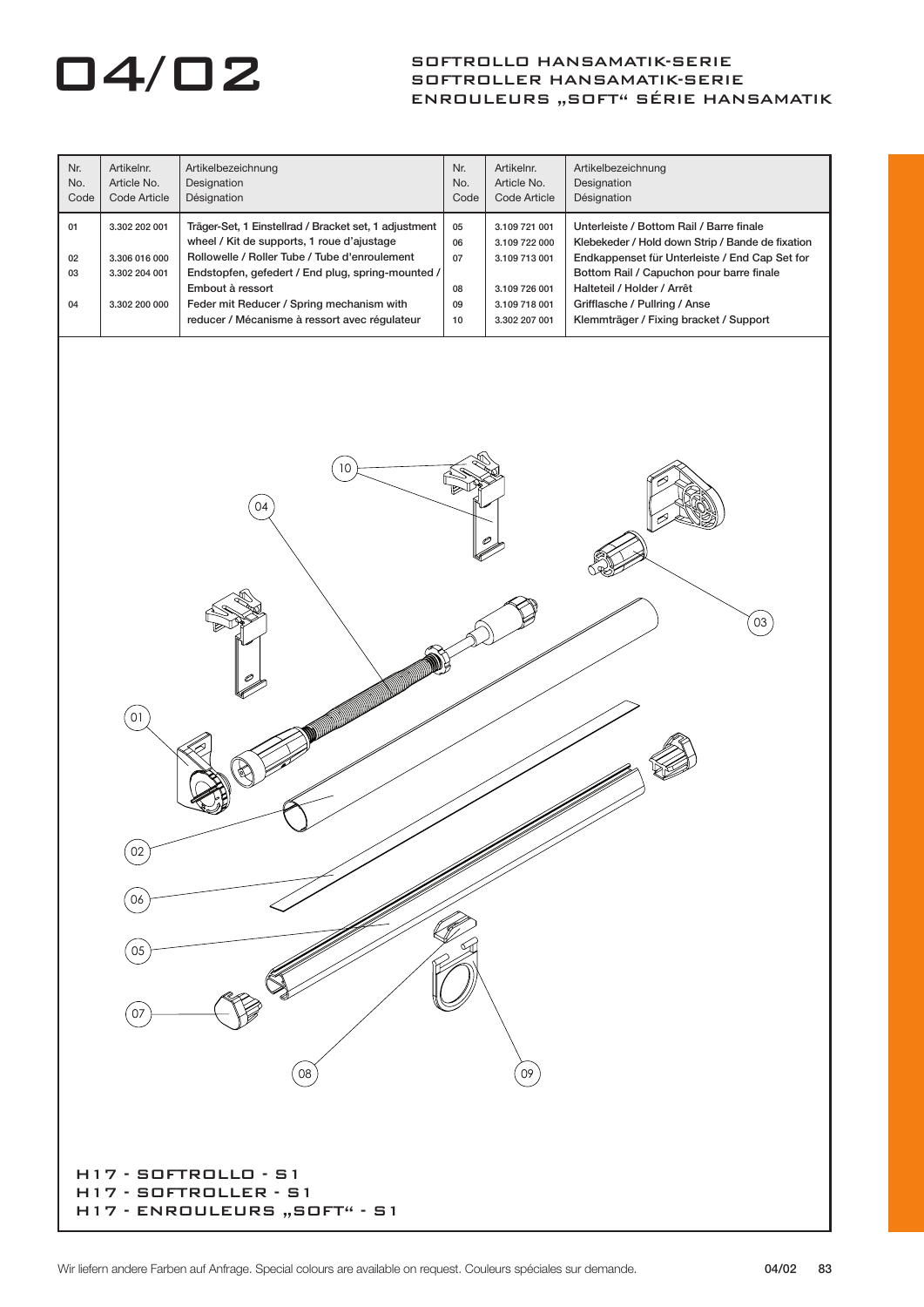| Nr.<br>No.<br>Code   | Artikelnr.<br>Article No.<br>Code Article                        | Artikelbezeichnung<br>Designation<br>Désignation                                                                                                                                                                                                                                                                                  | Nr.<br>No.<br>Code               | Artikelnr.<br>Article No.<br>Code Article                                                          | Artikelbezeichnung<br>Designation<br>Désignation                                                                                                                                                                                                                                                    |  |  |  |
|----------------------|------------------------------------------------------------------|-----------------------------------------------------------------------------------------------------------------------------------------------------------------------------------------------------------------------------------------------------------------------------------------------------------------------------------|----------------------------------|----------------------------------------------------------------------------------------------------|-----------------------------------------------------------------------------------------------------------------------------------------------------------------------------------------------------------------------------------------------------------------------------------------------------|--|--|--|
| 01<br>02<br>03<br>04 | 3.302 203 001<br>3.306 016 000<br>3.302 204 000<br>3.302 200 000 | Träger-Set, 2 Einstellräder / Bracket set, 2 adjustment<br>wheels / Kit de supports, 2 roue d'ajustage<br>Rollowelle / Roller Tube / Tube d'enroulement<br>Spindelsperre, starr / Spindle Stopp, rigid, /<br>Barrage fuseau, rigide<br>Feder mit Reducer / Spring mechanism with<br>reducer / Mécanisme à ressort avec régulateur | 05<br>06<br>07<br>08<br>09<br>10 | 3.109 721 001<br>3.109 722 000<br>3.109 713 001<br>3.109 726 001<br>3.109 718 001<br>3.302 207 001 | Unterleiste / Bottom Rail / Barre finale<br>Klebekeder / Hold down Strip / Bande de fixation<br>Endkappenset für Unterleiste / End Cap Set for<br>Bottom Rail / Capuchon pour barre finale<br>Halteteil / Holder / Arrêt<br>Grifflasche / Pullring / Anse<br>Klemmträger / Fixing bracket / Support |  |  |  |
| 10<br>04             |                                                                  |                                                                                                                                                                                                                                                                                                                                   |                                  |                                                                                                    |                                                                                                                                                                                                                                                                                                     |  |  |  |
|                      | 03                                                               |                                                                                                                                                                                                                                                                                                                                   |                                  |                                                                                                    |                                                                                                                                                                                                                                                                                                     |  |  |  |
|                      | $\overline{0}1$<br>02                                            |                                                                                                                                                                                                                                                                                                                                   |                                  |                                                                                                    |                                                                                                                                                                                                                                                                                                     |  |  |  |
|                      | 06<br>05<br>07                                                   |                                                                                                                                                                                                                                                                                                                                   |                                  |                                                                                                    |                                                                                                                                                                                                                                                                                                     |  |  |  |
|                      |                                                                  | 08<br>H17 - SOFTROLLO - S2<br>H17 - SOFTROLLER - S2<br>H17 - ENROULEURS "SOFT" - S2                                                                                                                                                                                                                                               |                                  | 09                                                                                                 |                                                                                                                                                                                                                                                                                                     |  |  |  |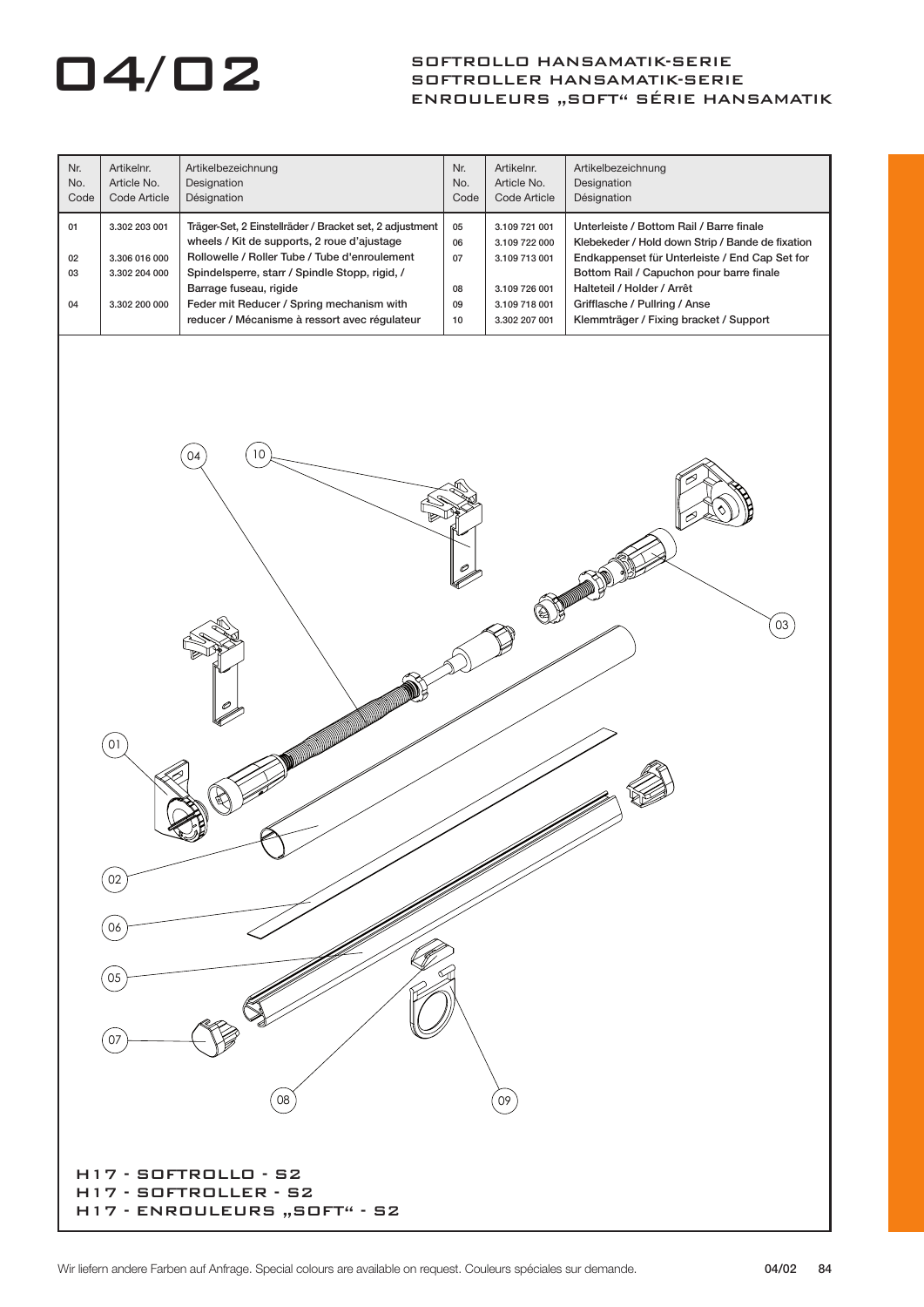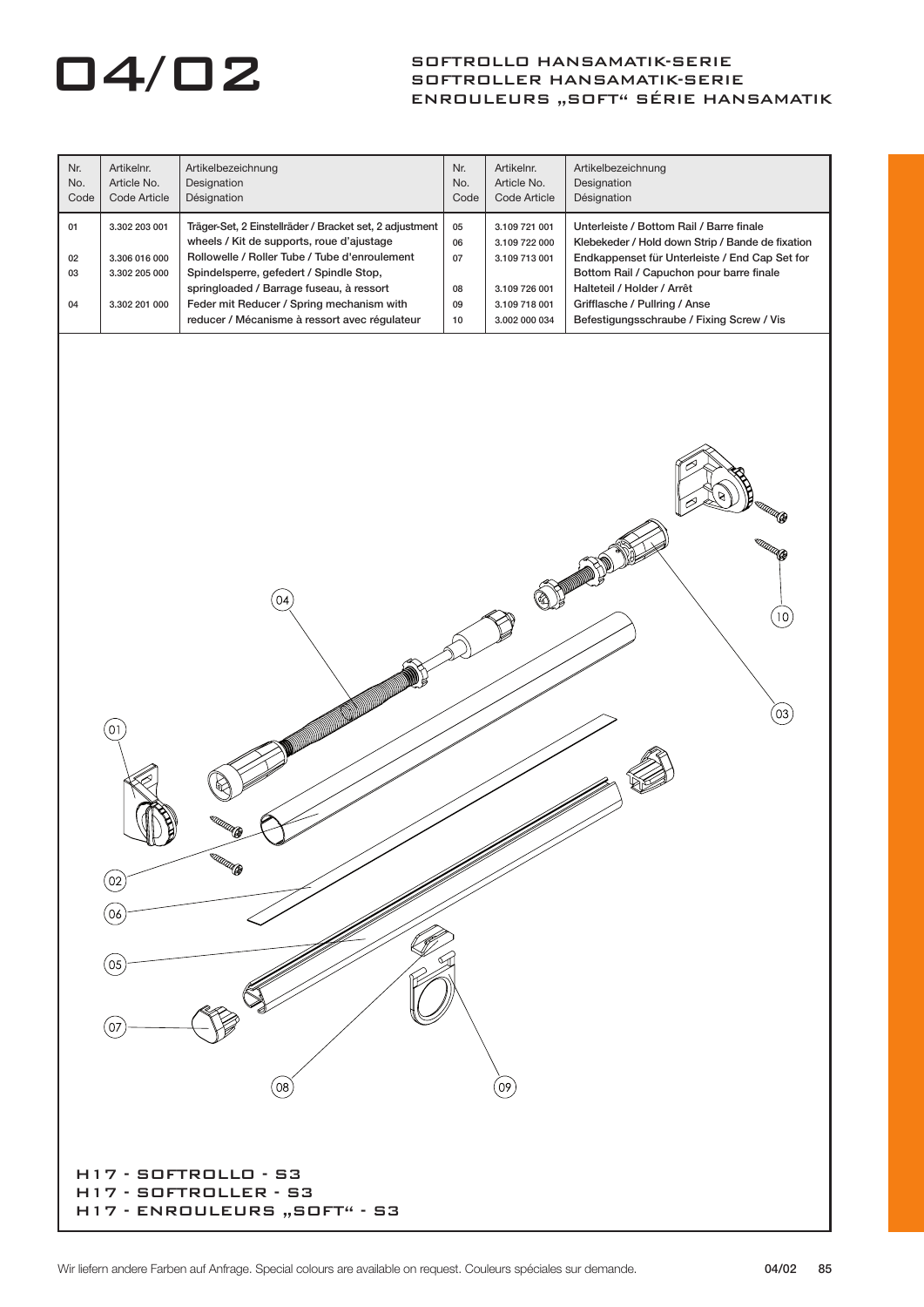| Abbildung<br>Illustration<br><b>Illustration</b> | Artikelnr.<br>Article No.<br>Code Article | Artikelbezeichnung<br>Designation<br>Désignation                                                                                                                                                              | Packeinheit<br>Packing Unit<br>Conditionnement |
|--------------------------------------------------|-------------------------------------------|---------------------------------------------------------------------------------------------------------------------------------------------------------------------------------------------------------------|------------------------------------------------|
|                                                  | 3.306 016 000                             | ROLLOWELLE, Aluminium, 17 mm, mit Klebeband, Längen a. 4 m<br>ROLLER TUBE, aluminium, 17mm, with adhesive tape, lengths of 4 m<br>TUBE D'ENROULEMENT, aluminium, 17mm, avec bande adhésive<br>longeurs de 4 m | 80 m<br>80 m<br>80 m                           |
| $\mathcal{S}_\mathcal{C}$                        | 3.302 200<br>$-000$<br>$-010$             | FEDER MIT SPEEDREDUCER (kurz)<br>SPRING MECHANISM WITH SPEEDREDUCER (short)<br>MÉCANISME À RESSORT AVEC RÉGULATEUR DE VITESSE (court)<br>weiß / white / blanc<br>grau / grey / gris                           | 100 Stck<br>$100$ pcs<br>$100$ pcs             |
| D                                                | 3.302 201 000                             | FEDER MIT SPEEDREDUCER (lang)<br>SPRING MECHANISM WITH SPEEDREDUCER (long)<br>MÉCANISME À RESSORT AVEC RÉGULATEUR DE VITESSE (long)                                                                           | 100 Stck<br>$100$ pcs<br>$100$ pcs             |
| $-$ 0 4.2 $\phi$ 5.2                             | 3.302 202 001                             | TRÄGER-SET (1 Einstellrad)<br>BRACKET SET (1 adjustment wheel)<br>KIT DE SUPPORTS (1 roue d'ajustage)                                                                                                         | 100 Satz<br>100 sets<br>100 jeux               |
| 23.<br>$\Box$ 4,2                                | 3.302 203 001                             | TRÄGER-SET (2 Einstellräder)<br>BRACKET SET (2 adjustment wheels)<br>KIT DE SUPPORTS (2 roues d'ajustage)                                                                                                     | 100 Satz<br>100 sets<br>100 jeux               |